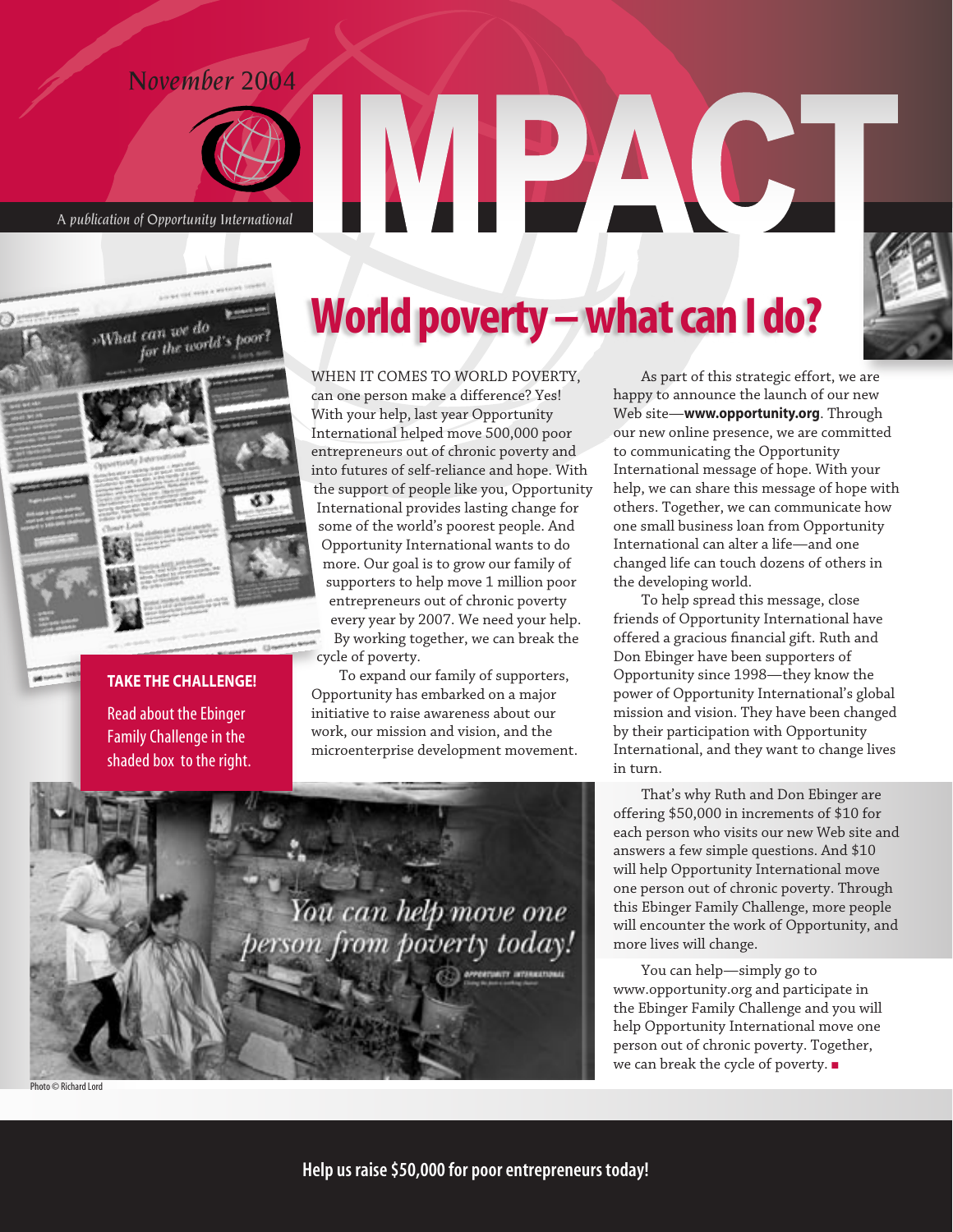# Banking in the heart of Africa

MALAWI IS THE FIFTH POOREST

COUNTRY in the world, and most citizens do not have financial services because of their poverty and their inability to prove who they are. The country has no national identity card, so people must use drivers' licenses or passports. These documents are too costly for poor people. Furthermore, many poor people are also illiterate.

Our program in Malawi solved the identity problem with smart cards. Using a technology investment made by the Central Bank of Malawi, these credit card size identification documents are embedded with Opportunity clients' fingerprints. Cards can be scanned at our teller's station at the Opportunity bank or at an ATM. Thanks to this technology and Opportunity's commitment to serve the poor of Malawi, the Opportunity bank holds more than 15,000 savings accounts with deposits totaling \$2 million. The bank

is packed daily with over 1,000 customers. Approximately 80 new accounts are opened each day.

The demand on the bank, designed to handle 10,000 clients, led to the construction of a satellite branch in a densely populated area of the city where many Opportunity clients live. To keep construction costs low, the bank built a roof over three shipping containers left in the country due to low exports. The building is secure and looks both safe and inviting.

The governor of the Central Bank of Malawi, Elias Ngalande, attended the branch opening. He spoke about the competition in the banking sector for wealthy clients while the rest of the population have almost no access to credit and savings services. He urged banks to expand their outreach. "The way to do it is the way that Opportunity is doing it,"



### AIDS bracelets help orphans

TODAY, 11 MILLION CHILDREN in sub-Saharan Africa are orphans because of AIDS. Some live with grandparents. Some live with neighbors. Many live in child-headed households, and many live on the street with no one to care for them.

What can you do to help these children today? Buying \$20 AIDS Bracelets is one way. This project was developed by Dale Hanson Bourke, a member of Opportunity International's Board of Directors. The bracelets are made by women who are entrepreneurs and caring for AIDS orphans. The AIDS Orphan Bracelet Project is staffed by volunteers, and the cost of the bracelets and shipping is covered by a foundation. One of the bracelet makers is Gloria Nanono Kigundu, an Opportunity client in Uganda, who is raising four AIDS orphans in addition to her three childen.

To find out how you can help AIDS orphans today, visit Opportunity's Web site www.opportunity.org.

"Through its microenterprise development programs, Opportunity International combats global human suffering at its root cause — poverty. Opportunity is opening doors to economic, social, and spiritual transformation that were once closed to many of the world's poorest people."

— Hernando de Soto, Peruvian economist, Time Magazine's 100 Most Influential People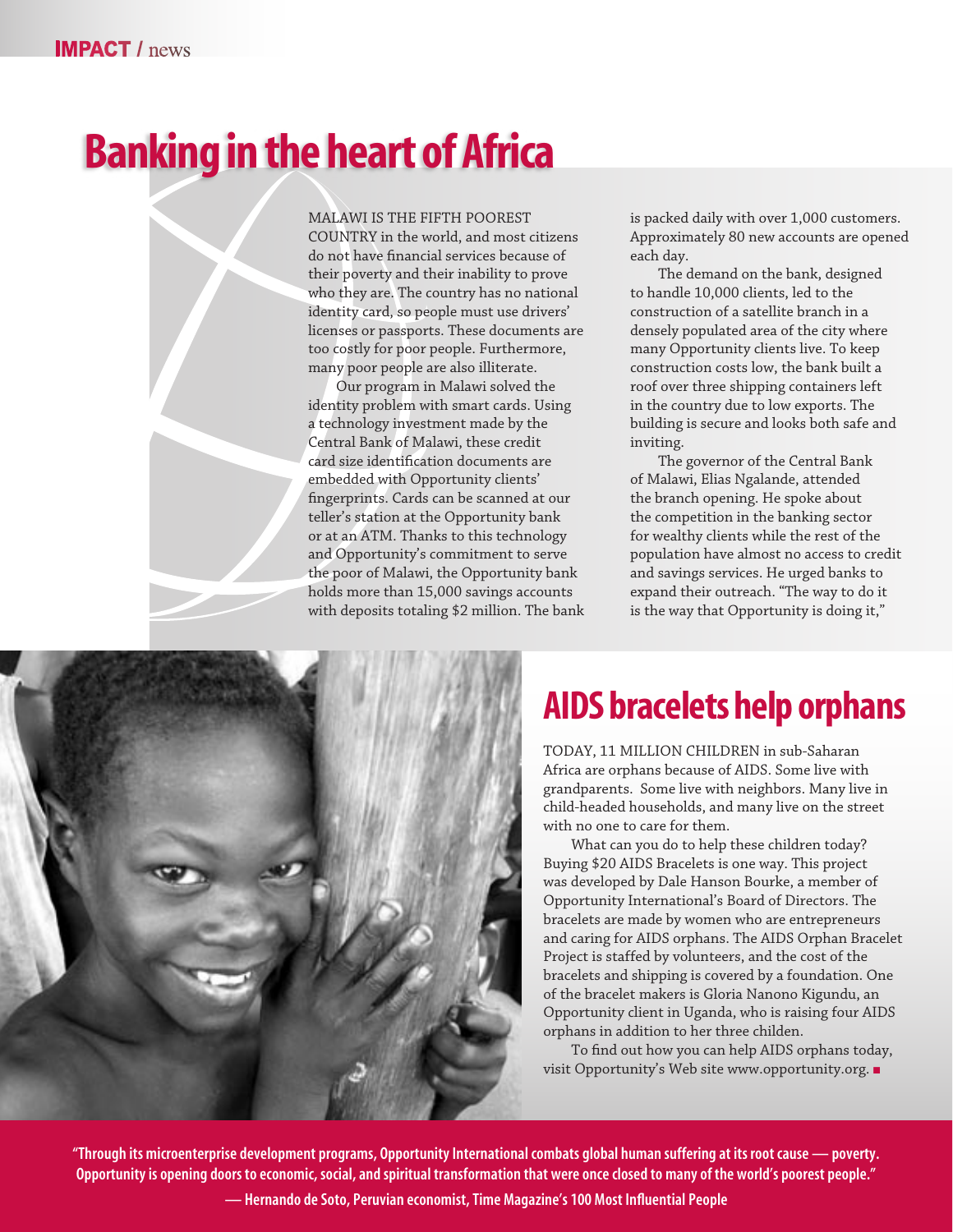he said. "Bring the bank to the people."

In addition to providing savings accounts for poor people, the Opportunity bank in Malawi has started a successful lending program with 1,200 women and men in Trust Bank lending programs. Their loan repayment rate is greater than 98 percent.





Opening a branch office (left), constructed from three discarded shipping containers, reduces the constant congestion at the main office (below) of Opportunity's bank in Malawi.





### **Smart card outsmarts in-laws**

 $\overline{\textbf{0}}$ ne of Opportunity International's clients is becoming the most outspoken advocate of Opportunity's bank in Malawi after her smart card outwitted greedy in-laws. Tradition permits a deceased man's family to claim all of his assets, plus all of his widow's assets. Widows often lose their home, furniture, livestock, and money. But this widow, who had recently been laid off from her job, saved her severance pay at Opportunity's bank in Malawi. Her in-laws seized her smart card and rushed to the bank expecting a windfall. But her fingerprints were embedded in the card, not theirs.

 The legend grows as the story flows through women's groups in the markets and villages of Malawi. Along with a refreshing chuckle at foiling greedy in-laws, poor women are getting the message about the smart way to save. Opportunity's bank in Malawi reports that savings accounts opened by women are steadily increasing.  $\blacksquare$ 

www.opportunity.org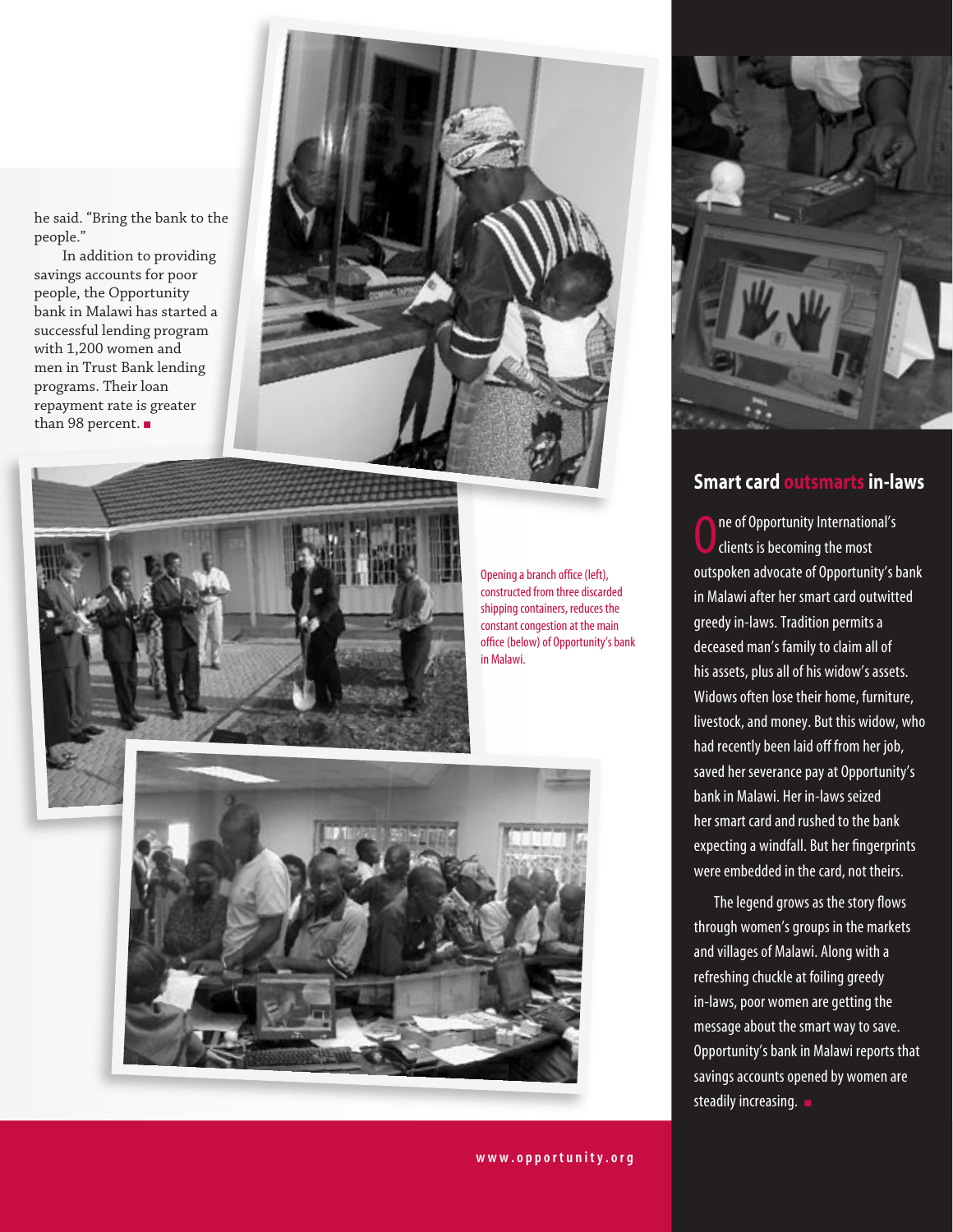



*Beth Houle, Director Women's Opportunity Fund* 

*The Women's Opportunity Fund of Opportunity International–U.S. is a special fund that targets funding to Opportunity International Trust Bank group lending programs, training that meets the special needs of women, leadership development, and cutting-edge research that advances financial services to poor women.* 

*The Women's Opportunity Fund Committee of the Opportunity International–U.S. Board of Directors directs the allocation of these funds.*



### Ghana's new pioneers

THE WOMEN'S OPPORTUNITY FUND helps Opportunity programs to meet the special needs of poor women. In Ghana, Opportunity's Trust Bank program (developed by the Women's Fund) is now serving nearly 45,000 women and men. As businesses grow, larger loans are needed to maintain business expansion.

The Ghana program graduated successful Trust Bank clients into solidarity lending programs where loans are larger and groups are smaller. When successful solidarity group members sought larger loans, the Women's Fund funded the research and development of a new lending program for clients who have received the maximum benefits from solidarity loans.

### Baker triples her income

VICTORIA OWUSU ANSAH, member of Blessings Trust Bank in Ghana, has been selling baked goods in her village for 16 years, using a clay oven in her yard. With a special asset loan for \$500, she purchased a gas oven and is the only baker with modern equipment. Victoria increased her output and gained many customers because of the gas oven; her income soon tripled. "Customers know that their baked goods won't contain dust and other impurities from a clay oven."

She also sells popcorn, which she prepares in a large pot. She plans to buy a popcorn machine with her next asset loan so she can prepare larger quantities of this popular treat with less labor.

Victoria knows she must work hard to support her four children, especially now that her husband is unemployed. With Opportunity loans and dedication to her business, she is keeping her children in school, supporting her church, and growing in confidence. Once largely ignored by her community as just another poor woman, she says that women often come to her for advice. "Even the older women cherish me," she said.

Opportunity clients in Ghana have few options for acquiring equipment such as freezers and ovens, because their profit margins are so small. Research revealed that Ghanaian women's selfesteem changes significantly when they operate their businesses everyday, during market hours, and with an adequate selection of goods. Solidarity group clients who were ready to invest in assets wanted loan terms to be determined by the size of the loan and their projected cash flow.

Loan officers reported that its successful solidarity group clients had little experience incorporating major equipment into their businesses. To prepare borrowers for the new loan program, they developed a training course.

By learning from the experts—our clients and their loan officers—the Women's Fund funded the development of and pilot of the asset loan program. All participants increased their revenue and doubled their earnings by more than 30 percent. Twenty-four clients interviewed created 20 new jobs for people in their village. Our new pioneers, the Ghanaian microentrepreneurs and their loan officers, are opening up new territory for poor women.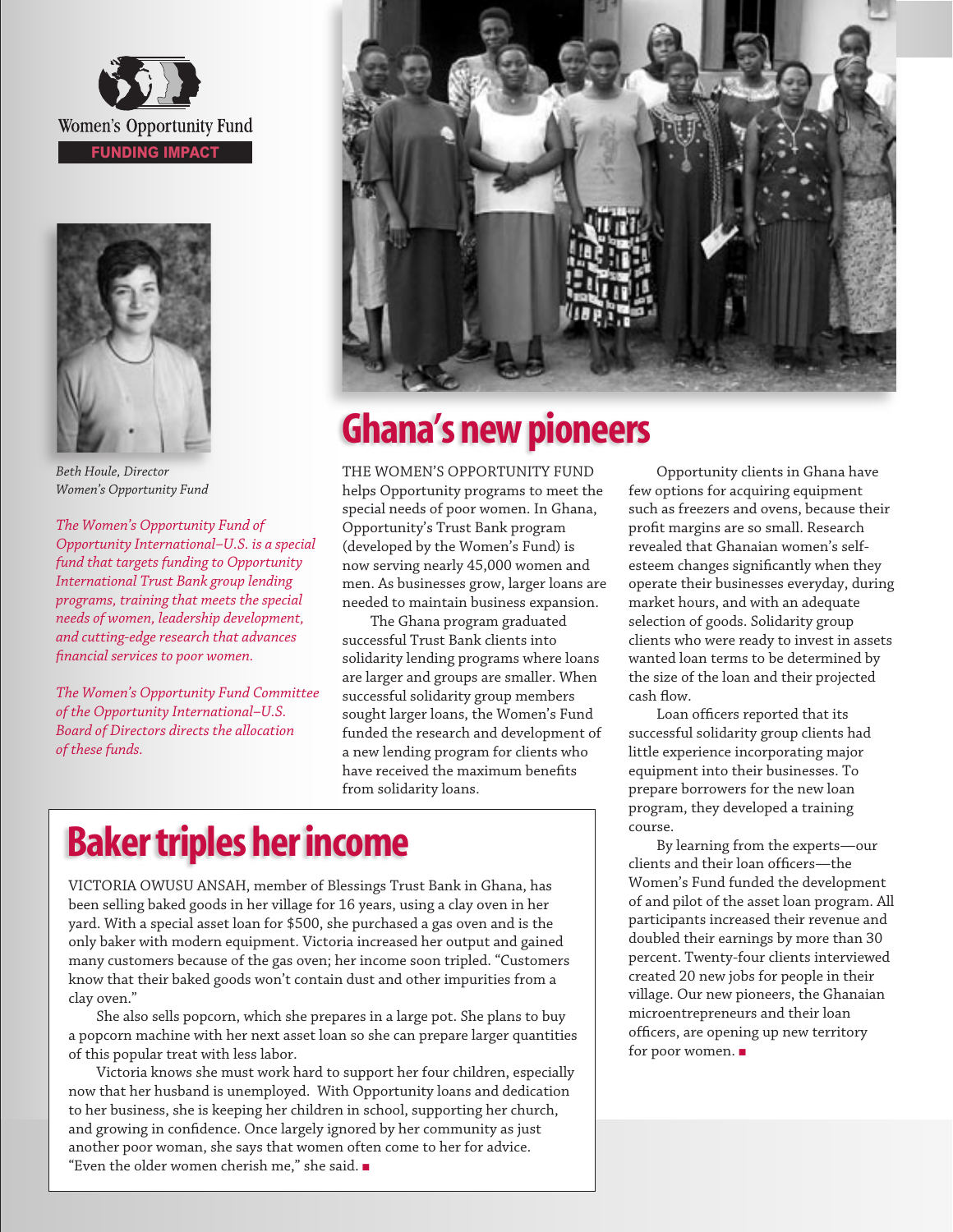## Board of Governors convenes

ON OCTOBER 15, CHRISTOPHER A. CRANE, president and CEO of Opportunity International, and Polly McCrea, chair of Opportunity's board of governors, welcomed 81 governors from all over the



Martin Marty addressed the governors, "Opportunity International operates across the boundaries of faith. They plunge in where the people are, spiritually energized to make a difference…"

U.S. to their first annual meeting in Chicago, Ill. A sense of community was forged as governors shared their passion for the mission and vision of Opportunity International. Governors Warren Beach, Karol Emmerich, Tim Geoffrion, and Lydia Miller tapped into their years of experience as Opportunity governors to inspire and motivate this dynamic group of like-minded people to explore new ways to forward our mission of providing opportunities for people in chronic poverty to transform their lives.

Four guests from our programs in Ghana, Uganda, and Zimbabwe provided an in-depth look at Opportunity's work in Africa and

our response to clients, families, and communities devastated by HIV/AIDS. Governors received information and materials to motivate their friends and colleagues to build hope in poor communities in Africa and the Philippines by establishing or expanding branch offices in impoverished areas. The campaign connects groups in the U.S. with communities they support so that they can follow the progress of their giving and the impact of their



Keynote speaker David Bornstein, author of *How To Change the World*, said, "What business entrepreneurs are to the economy, social entrepreneurs are to social change. They are the driven, creative individuals who question the status quo, exploit new opportunities, refuse to give up-and remake the world for the better."

charity through an ongoing relationship with the needy community.

Susy Cheston, senior vice president of policy, invited governors to join her in advocating for microfinance by helping to build the case for our work in the House and Senate. Larry Reed, CEO of the Opportunity International Network, presented a compelling overview of our work from its beginnings in Latin America to its global reach today.

Upcoming Board of Governor events include an Insight Trip to Peru in February 2005, a Governors Family Week in Honduras in June 2005, and their second annual meeting in October 2005.

The Board of Governors is an influential group of men and women who make Opportunity International a priority in their giving, advocating, and volunteering. To find out how you can join, please contact Wendy Cox at WCox@opportunity.org or 952-927-0929.



Karol Emmerich (left) presented the Giving Game, which she created to enlighten philanthropists about their personal giving styles. Game participants included Bob and Polly McCrea (right), aka Ted and Tina Twogood.

Photos this page: © 2004 Micah Marty

Mark your calendar! Second annual Board of Governors meeting is October 21 – 22, 2005.